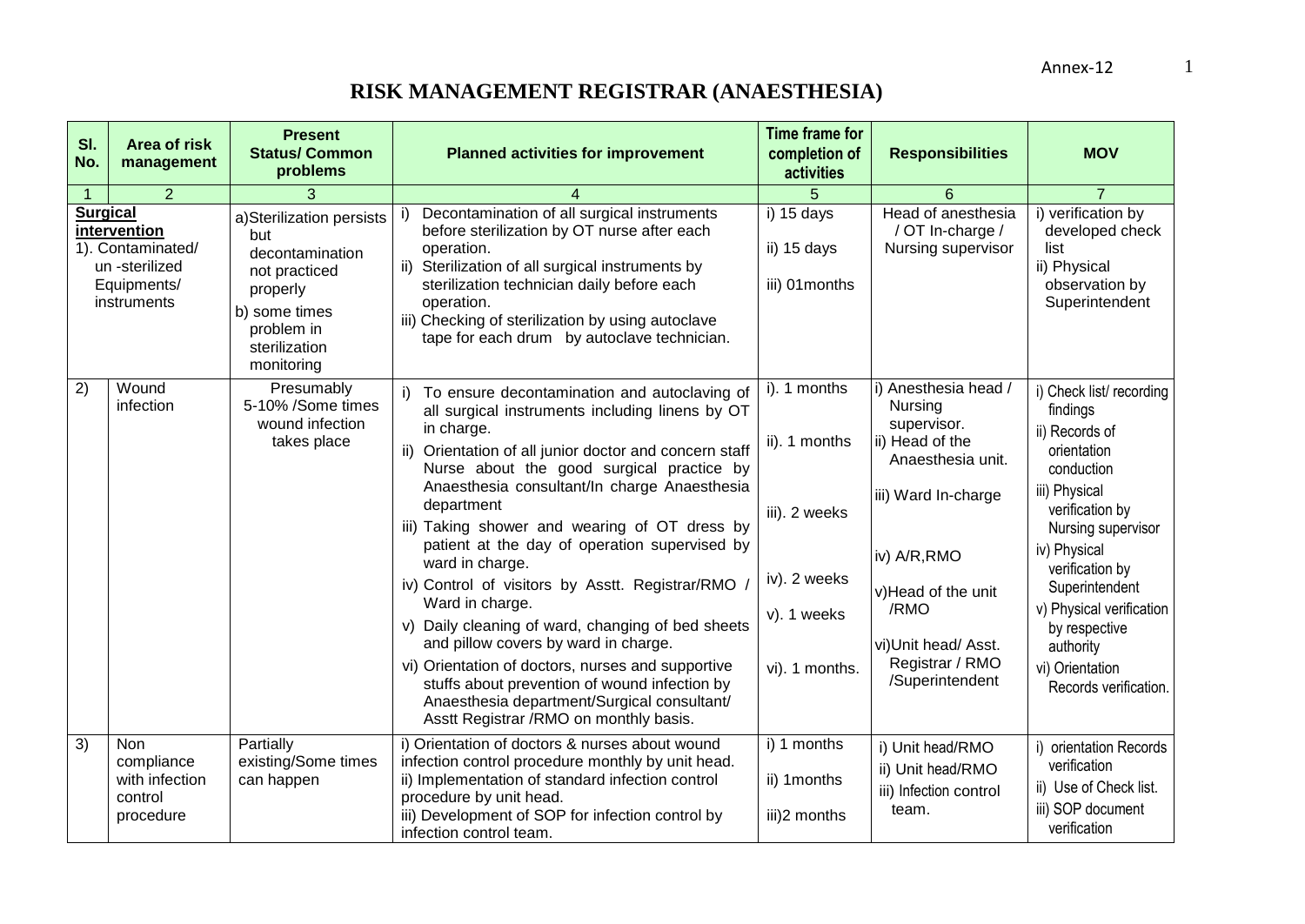| SI.<br>No.     | <b>Area of risk</b><br>management                  | <b>Present</b><br><b>Status/ Common</b><br>problems                                              | <b>Planned activities for improvement</b>                                                                                                                                                                                                                                                                                                                                              | <b>Time frame for</b><br>completion of<br>activities | <b>Responsibilities</b>                                                   | <b>MOV</b>                                                                 |
|----------------|----------------------------------------------------|--------------------------------------------------------------------------------------------------|----------------------------------------------------------------------------------------------------------------------------------------------------------------------------------------------------------------------------------------------------------------------------------------------------------------------------------------------------------------------------------------|------------------------------------------------------|---------------------------------------------------------------------------|----------------------------------------------------------------------------|
| $\overline{1}$ | $\mathcal{P}$                                      |                                                                                                  |                                                                                                                                                                                                                                                                                                                                                                                        | 5                                                    | 6                                                                         | $\overline{7}$                                                             |
| $\overline{4}$ | Needle stick<br>injury                             | Frequently<br>present/some times<br>happen/ Possibilities<br>of taking place                     | Orientation of doctors & nurses about needle<br>i)<br>stick injury by Unit head / RMO/AR/IMO<br>ii) Warning of the operating surgeon about needle<br>stick injury before each operation by<br>Anesthetist/AR/IMO or OT nurse.<br>iii) Transfer of the needle in a kidney dish.<br>iv) Holding of needle by forceps.<br>Inhibition of recapping of needle.<br>V)                        | i) 1 months<br>ii)Two week                           | i) Unit head/RMO<br>ii) Anesthetist<br>iii) Anesthetist & OT<br>in-charge | i) Orientation<br>document<br>verification<br>ii)Checklist<br>verification |
| 5)             | Canula injury                                      | Some times happens                                                                               | Demonstration on canulation by unit<br>head/Consultant/RMO/Asst. Registrar/IMO for<br>doctors and nurses monthly basis.                                                                                                                                                                                                                                                                | 1 months                                             | Unit head/<br>Consultant / RMO/<br>IMO/Asst. Registrar                    | Orientation report<br>verification                                         |
| 6)             | Delay/Cancel<br>of operation                       | Some times happens                                                                               | i) Fixation of the number of operation with the<br>consultation of operating surgeon<br>ii) Communication to patient attendant/patient for<br>any delay or cancellation by OT /Indoor In-charge                                                                                                                                                                                        | $\overline{1}$ 1 month<br>ii) 1 month                | Unit<br>head/Consultant                                                   | Documentation<br>review                                                    |
| 7)             | Diathermy<br>burn                                  | Rarely happens/any<br>time it can be<br>happen in the OT<br>during operation                     | i) Orientation of doctors and OT staff about<br>diathermy burn by unit head monthly.<br>ii) Reminder of the surgeon and assistants by the<br>OT nurse before each operation.<br>iii) Good surgical practice by surgeon.                                                                                                                                                                | 1 months                                             | Concern Unit<br>head/consultant                                           | Checking of<br>Records                                                     |
| 8)             | Retained<br>foreign bodies<br>following<br>surgery | Rarely happens due<br>to non compliance of<br>standard procedure<br>before closing of<br>abdomen | Counting of all the operating instruments and<br>i)<br>mop by listing them in aboard by OT nurse<br>before each operation supervised by operating<br>surgeon/ A/R / OT in charge.<br>ii) Counting of all instruments and mop at<br>operation trolley before starting of operation<br>and before wound closure by surgeons<br>assistant<br>iii) Good surgical practice by all surgeons. | 1 month                                              | Concern operating<br>surgeon /Unit head<br>/consultant                    | Review of incident<br>reporting                                            |
| 9)             | Failure to carry<br>out adequate<br>post-operative | Sometimes happen<br>due to improper<br>knowledge and skill                                       | i) Orientation of junior doctors , OT In-charge &<br>duty nurse about proper post operative care by<br>Anesthetist                                                                                                                                                                                                                                                                     | 1 months                                             | Anaesthesia unit<br>head/consultant<br>Anaesthesia/                       | Physical<br>verification by<br>concern authority                           |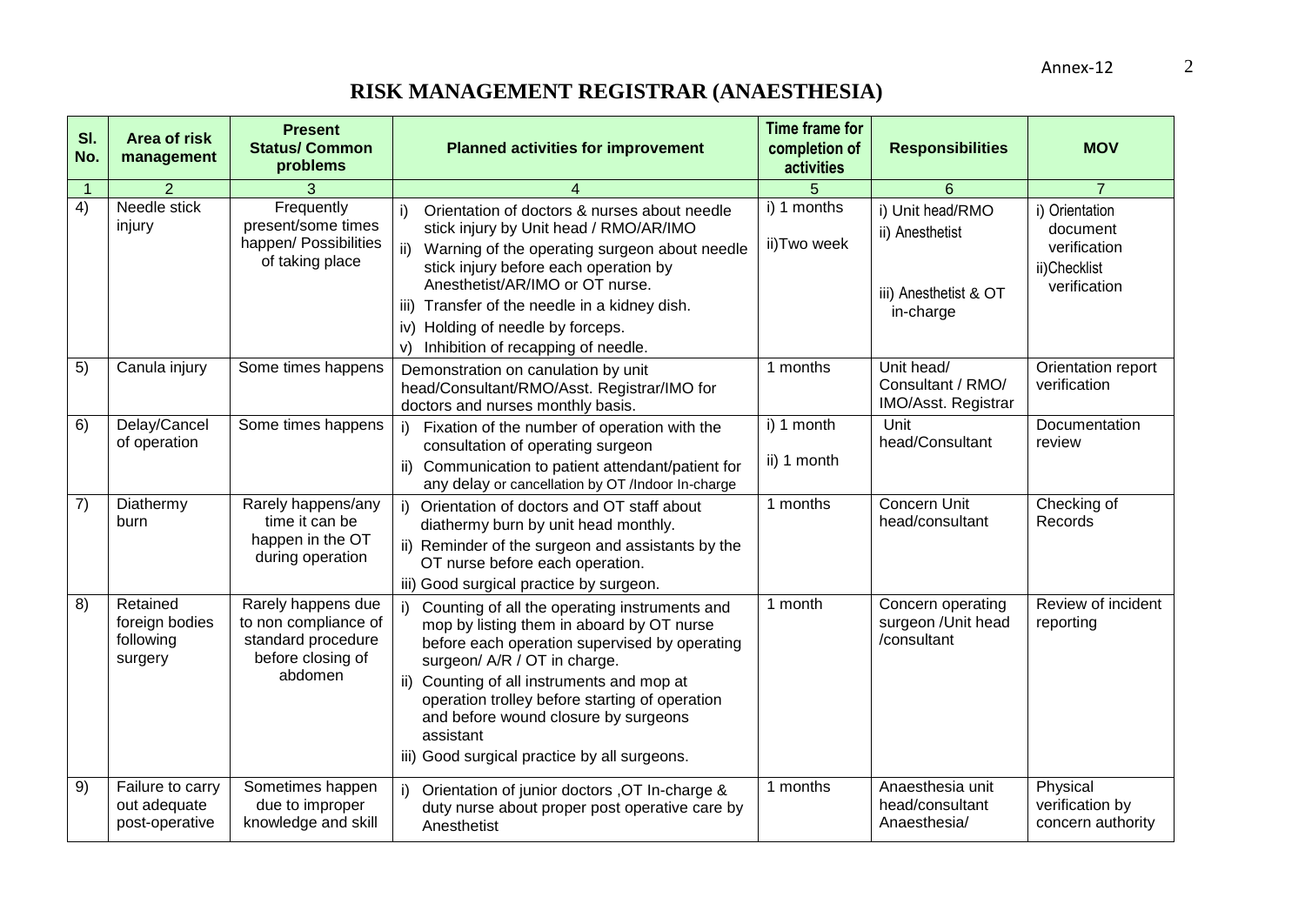| SI.<br>No.     | Area of risk<br>management                                      | <b>Present</b><br><b>Status/ Common</b><br>problems                  | <b>Planned activities for improvement</b>                                                                                                                                                                                                                                                                                                                                                                           | <b>Time frame for</b><br>completion of<br>activities | <b>Responsibilities</b>                                                                                                                                            | <b>MOV</b>                                                                              |
|----------------|-----------------------------------------------------------------|----------------------------------------------------------------------|---------------------------------------------------------------------------------------------------------------------------------------------------------------------------------------------------------------------------------------------------------------------------------------------------------------------------------------------------------------------------------------------------------------------|------------------------------------------------------|--------------------------------------------------------------------------------------------------------------------------------------------------------------------|-----------------------------------------------------------------------------------------|
| $\overline{1}$ | 2                                                               | 3                                                                    | $\overline{\mathbf{4}}$                                                                                                                                                                                                                                                                                                                                                                                             | 5                                                    | 6                                                                                                                                                                  | $\overline{7}$                                                                          |
|                | observation                                                     |                                                                      |                                                                                                                                                                                                                                                                                                                                                                                                                     |                                                      | Nursing supervisor                                                                                                                                                 |                                                                                         |
| 10)            | Wrong<br>operation                                              | Rarely happen                                                        | i). Careful preoperative evaluation of patient by<br>A/R /IMO/Operating surgeon day before<br>operation.<br>ii). Patient's file and the patient should be checked<br>by operating surgeon/Anesthetist/OT nurse<br>before operation.                                                                                                                                                                                 | 1 month                                              | i). Concern operating<br>surgeon /unit head<br>/consultant<br>ii.) Head of the<br>anesthesia                                                                       | Incident reporting<br>Verification                                                      |
| 11)            | Wrong site<br>surgery                                           | Any time can be<br>happen due to<br>negligence                       | i). Careful preoperative evaluation of patient by<br>A/R /IMO/Operating surgeon before starting<br>operation.<br>ii). Patient's file and the patient should be checked<br>by operating surgeon/Anesthetist/OT nurse<br>before operation.                                                                                                                                                                            | 1 month                                              | i). Concern operating<br>surgeon/ unit head                                                                                                                        | Incident reporting<br>Verification                                                      |
| 12)            | Transfusion<br>hazard                                           | Any time can be<br>happen due to<br>negligence/improper<br>knowledge | i) Proper grouping, cross matching and screening<br>of blood must be ensured by A/R /IMO/In-<br>charge of ward.<br>ii) Checking of the patients name, blood grouping,<br>and cross matching and screening reports<br>before each transfusion by A/R / IMO/ In-<br>charge of ward.<br>iii) Orientation of the doctors and nurses about<br>safe blood transfusion by the head of the blood<br>transfusion department. | i) 1 month<br>ii) 1 month<br>iii) 1 month            | i) RMO/In charge<br>blood transfusion<br>department<br>ii) RMO/In charge<br>blood transfusion<br>department<br>iii) Head of the blood<br>transfusion<br>department | Checking of<br>documents by<br>Superintendent/<br>unit head/<br>respective<br>authority |
|                | Improper<br>coordination<br>between<br>operating team<br>member | Occasionally<br>happens                                              | Weekly coordination meeting between surgical<br>team and anesthetist.                                                                                                                                                                                                                                                                                                                                               | 15 days                                              | Consultant<br>Anaesthesia                                                                                                                                          | Meeting minutes<br>verification                                                         |
| 14)            | Operating<br>room not<br>properly                               | Some times<br>happened                                               | Operation room must be checked by Unit head<br>Anaesthesia/consultant Anaesthesia, RMO and<br>OT In-charge                                                                                                                                                                                                                                                                                                          | 1 week                                               | Unit In-charge<br>Anaesthesia/ Consultant<br>Anaesthesia/ Nursing                                                                                                  | Check list<br>/document                                                                 |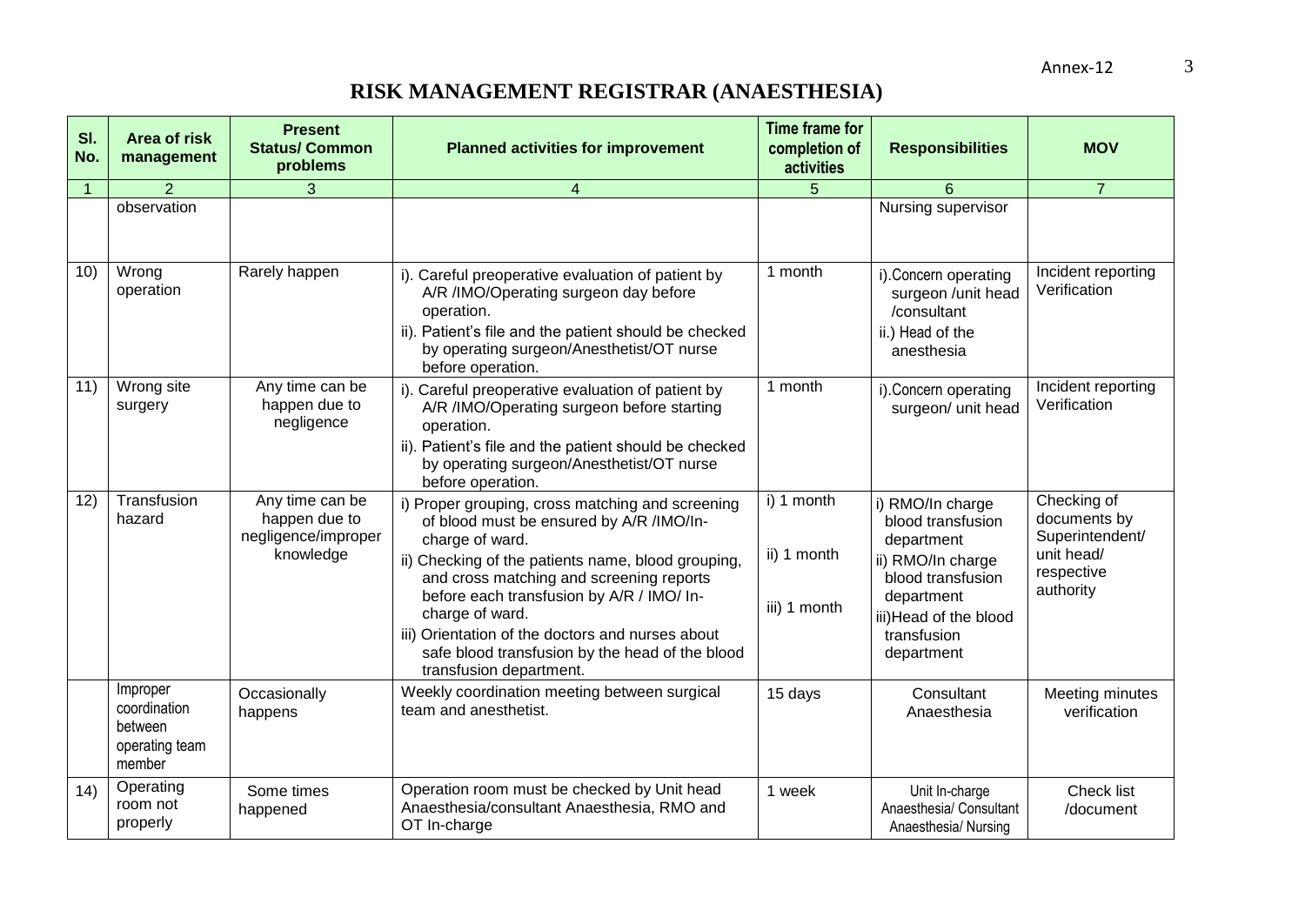| SI.<br>No. | Area of risk<br>management             | <b>Present</b><br><b>Status/Common</b><br>problems | <b>Planned activities for improvement</b> | Time frame for<br>completion of<br>activities | <b>Responsibilities</b> | <b>MOV</b>   |
|------------|----------------------------------------|----------------------------------------------------|-------------------------------------------|-----------------------------------------------|-------------------------|--------------|
|            |                                        |                                                    |                                           |                                               |                         |              |
|            | prepared for<br>the first<br>operation |                                                    |                                           |                                               | supervisor              | Verification |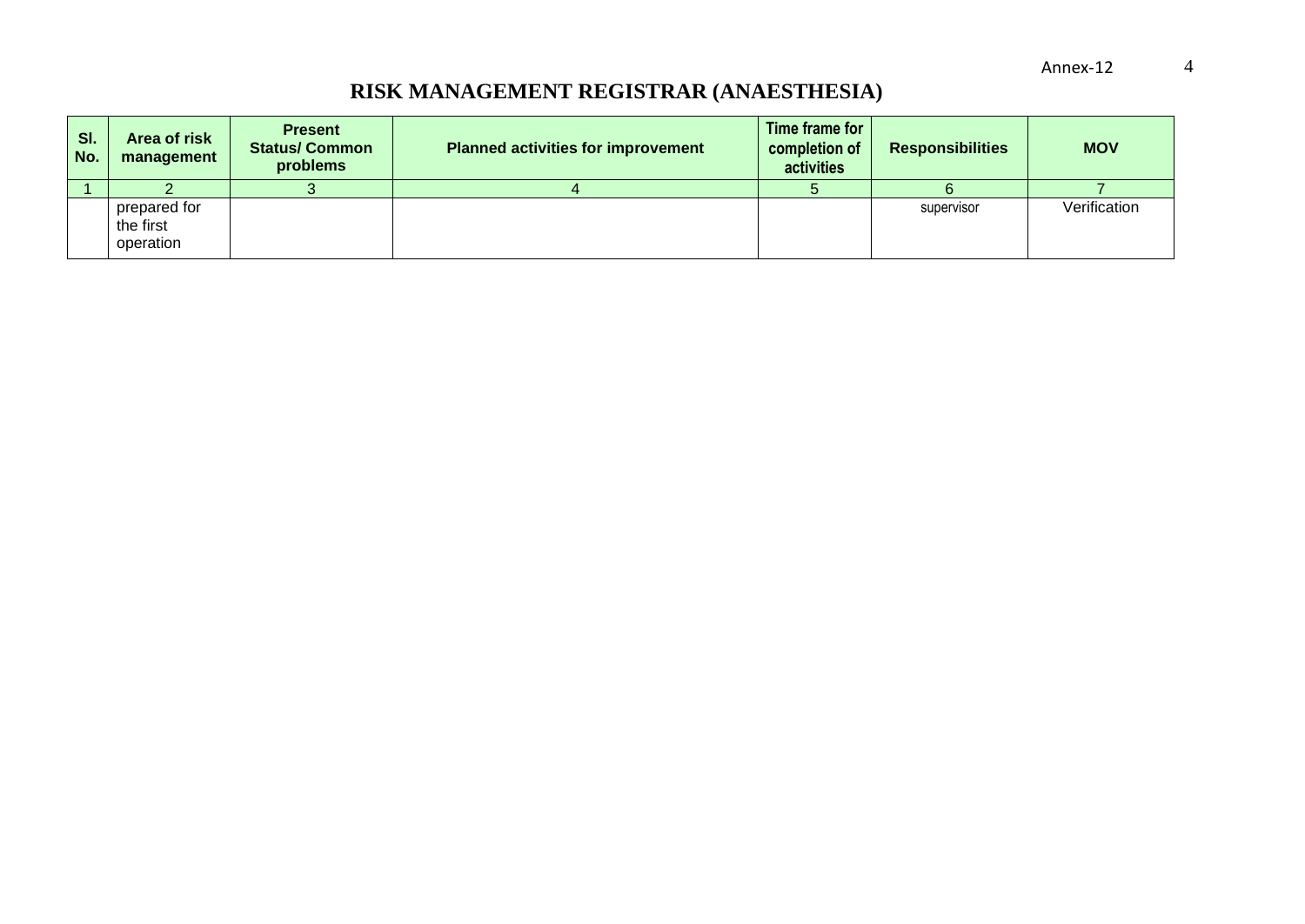| SI.<br>No.           | <b>Area of Risk</b><br><b>Management</b> | <b>Present status</b>                                                                                                                                                                                                                              | <b>Planned activities for improvement</b>                                                                                                                                                                                                                                                                                                                                                               | <b>Time Frame</b><br>for<br>completion<br>of activities           | <b>Responsibilities</b>                                                                             | <b>MOV</b>                                                                                                                                            |
|----------------------|------------------------------------------|----------------------------------------------------------------------------------------------------------------------------------------------------------------------------------------------------------------------------------------------------|---------------------------------------------------------------------------------------------------------------------------------------------------------------------------------------------------------------------------------------------------------------------------------------------------------------------------------------------------------------------------------------------------------|-------------------------------------------------------------------|-----------------------------------------------------------------------------------------------------|-------------------------------------------------------------------------------------------------------------------------------------------------------|
| $\blacktriangleleft$ | $\overline{2}$                           | 3                                                                                                                                                                                                                                                  |                                                                                                                                                                                                                                                                                                                                                                                                         |                                                                   | 6                                                                                                   | $\overline{7}$                                                                                                                                        |
| 1.                   | Improper<br>communicatio<br>n to staff   | Communication among<br>the staff, between<br>supervisor and<br>supervisee and<br>between the patient<br>and service providers<br>sometimes poor.                                                                                                   | 1) Orientation on communication of the Nurse,<br>paramedics and supporting staff by<br>Asst.Registrar/IMO/RMO and Nursing<br>supervisor on monthly basis.<br>2) Conduction of client satisfaction survey by<br>Nursing supervisor on weekly basis-sampling<br>from outdoor and indoor, Weekly-20 in number<br>and taking measures on the basis of survey<br>findings.                                   | Within 01<br>month<br>Within 01<br>month                          | Director/<br>Superintendent/Uni<br>t head/RMO<br>Asst.Registrar/IMO/<br>RMO/. Nursing<br>supervisor | 1) Orientation<br>conduction report<br>review,<br>2) Survey report<br>verification                                                                    |
| 2.                   | Poor<br>standards of<br>cleanliness      | Opportunities still exist<br>for the improvement of<br>Cleanliness in toilets,<br>Indoor, Outdoor,<br>patient waiting areas<br>and surroundings                                                                                                    | 1) Timely round in the hospital by the Director/<br>Superintendent /RMO/Unit head and Nursing<br>supervisor for improving the present status<br>on daily basis.<br>2) Holding performance review meeting of the<br>supporting staff by concern authority/ Ward<br>master on daily basis.<br>3) Setting standard of cleanliness to follow by<br>risk management committee                                | Within 15<br>days<br>Within 07<br>days<br>Within 15<br>days       | Director/<br>Superintendent/<br>Unit head/ IMO/<br>RMO/Asst.<br>Registrar<br><b>Ditto</b><br>Ditto  | Physical<br>Verification & fill-up<br>designed checklist<br>Meeting minutes<br>review<br>Ditto<br>Reviewing<br>document of<br>standard<br>cleanliness |
| 3).                  | Improper<br>Medical waste<br>Management  | Sometimes improper<br>segregation of the<br>medical waste,<br>Protective material not<br>used by cleaners &<br>Documentation on<br>MWM is poor.<br>Some times<br>improper capacity of<br>the staff nurse for the<br>quality management of<br>waste | 1) Daily supervision by nursing supervisor/<br>RMO/unit head / superintendent/Director<br>2) Daily Checking of cleaners by ward master<br>3) Opening and maintenance of MWM register<br>by Ward master and cross checking by<br>nursing supervisor (Weekly)<br>Conduction of refreshers orientation for staff<br>nurse by Unit head/IMO/ Asst. Registrar/RMO<br>and Nursing supervisors - Monthly basis | Within 7 days<br>Ditto<br>Within 10<br>days<br>within 01<br>month | Director/<br>Superintendent/<br>Unit head/<br>RMO & Ward<br>master<br><b>Ditto</b>                  | Sharing findings of<br>supervision in the<br>weekly<br>coordination<br>meeting.<br>Reviewing the<br>orientation<br>document                           |

1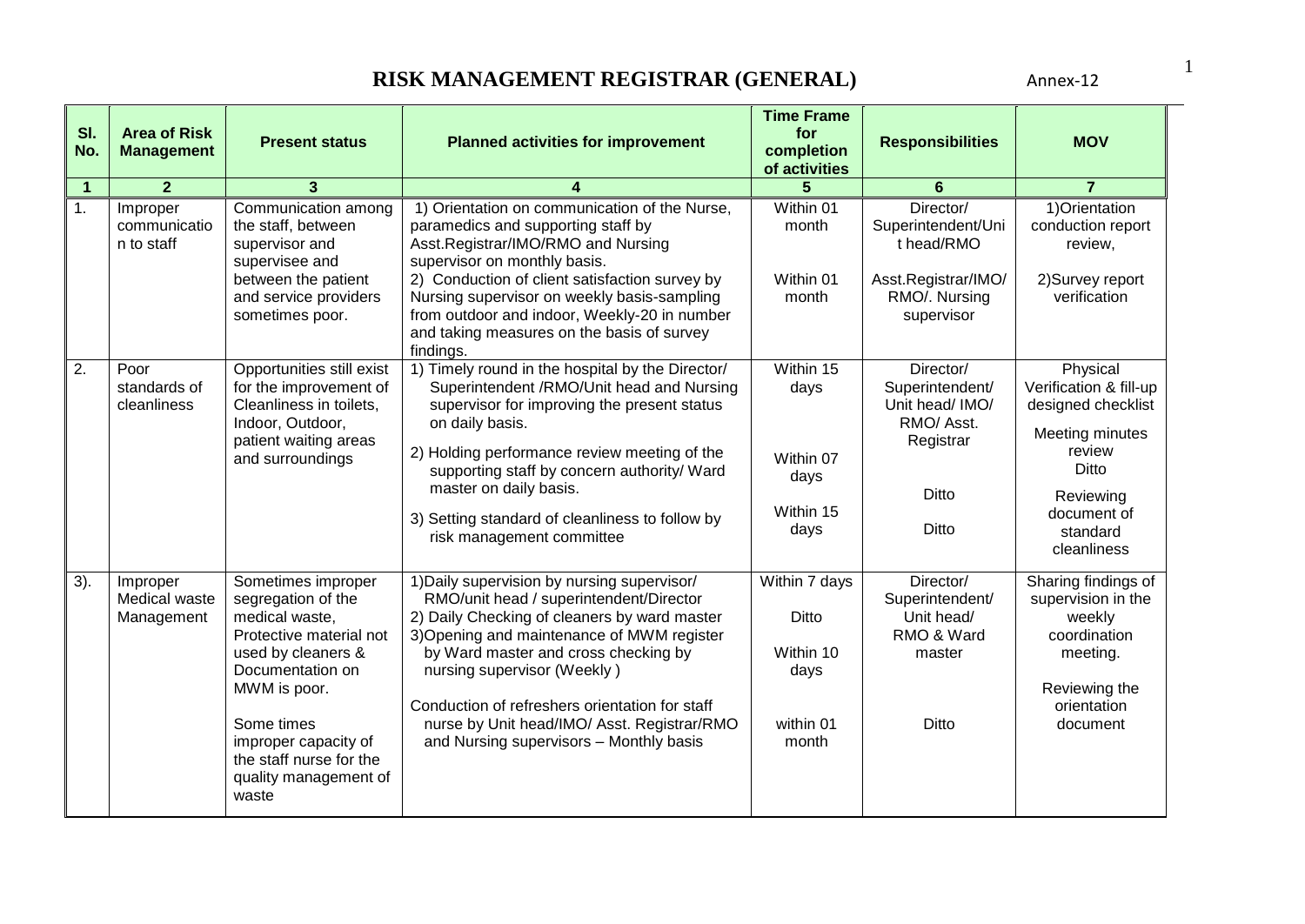| SI.<br>No.     | <b>Area of Risk</b><br><b>Management</b> | <b>Present status</b>                                                                                                                                                          | <b>Planned activities for improvement</b>                                                                                                                                                                                                                                                                                         | <b>Time Frame</b><br>for<br>completion<br>of activities       | <b>Responsibilities</b>                                                                              | <b>MOV</b>                                                                                                 |
|----------------|------------------------------------------|--------------------------------------------------------------------------------------------------------------------------------------------------------------------------------|-----------------------------------------------------------------------------------------------------------------------------------------------------------------------------------------------------------------------------------------------------------------------------------------------------------------------------------|---------------------------------------------------------------|------------------------------------------------------------------------------------------------------|------------------------------------------------------------------------------------------------------------|
| $\overline{1}$ | $\overline{2}$                           | 3                                                                                                                                                                              |                                                                                                                                                                                                                                                                                                                                   |                                                               | 6                                                                                                    | $\overline{7}$                                                                                             |
| 4).            | Attendance<br>control                    | Some times poor<br>visitor control                                                                                                                                             | 1) Implementations of the existing "pass"<br>system strictly.<br>2) Surprise visits by supervising authority to<br>check the status of the attendance control.                                                                                                                                                                    | Starting the<br>activities<br>within 7 days<br>and onwards    | Nursing supervisor/<br>RMO/ Consultant/<br>superintend/<br>Director                                  | Sudden visit by the<br>different<br>Supervisor                                                             |
| 5).            | Power failure                            | 3-4 times a day                                                                                                                                                                | 1) Ensure uninterrupted alternate power supply<br>incase of power failure by Generator round<br>the clock.<br>2) Provide rechargeable emergency light (IPS) in<br>ward                                                                                                                                                            | Within 03<br>month<br>Within 03<br>month                      | RMO/<br>Superintendent/<br><b>Director</b>                                                           | Physical<br>verification of log<br>book                                                                    |
| $6$ ).         | Improper<br>security to<br>personnel     | Sometimes violence<br>occurs by the patients,<br>attendant and<br>outsiders.<br><b>Dissatisfied clients</b><br>some times hampers<br>the security of the<br>service providers. | 1) Formulate a representative team from<br>different section of employee to handle any<br>incidence in respect of security.<br>2) Orientation of the service providers to<br>develop capacity on the maintenance of<br>proper security.<br>3) Selection of a focal person to make liaison<br>with law enforcing agents and media. | Within 15<br>days<br>Within 02<br>month<br>Within 01<br>month | Director/<br>Superintendent<br>IMO/ Asst.<br>Registrar/<br><b>RMO</b><br>Director/<br>Superintendent | Examination of<br>official order<br>Training<br>/Orientation<br>Report<br>Examination of<br>official order |
| 7)             | Media<br>harassment                      | False and improper<br>reporting and<br>communication gap<br>between media<br>personnel and service<br>providers some times<br>happen                                           | 1) Select a spokesperson for handling the<br>media personnel<br>2) Proper compilation of data for disseminating                                                                                                                                                                                                                   | Within 2<br>Week<br>On regular<br>basis                       | <b>Director</b><br>/Superintendent<br><b>Ditto</b>                                                   | Official order<br>examination<br>Documentation<br>review                                                   |
| 8)             | Personal<br>(Staff) Safety               | Physical injuries to the<br>staff (cuts and bruises)<br>some times happens                                                                                                     | 1) Orientation of all staff members regarding<br>personal safety during work on quarterly<br>basis.<br>2) Ensure proper use of personal protective<br>equipments (Mask, Gown, Shoes or boots)<br>during handling the medical waste.                                                                                               | 01 month.<br>01 months.                                       | RMO/IMO/<br><b>AR</b><br>Ward master/<br>Ward in charge/<br><b>RMO</b>                               | Orientation<br>conduction reports<br>verification<br>Observation<br>findings review                        |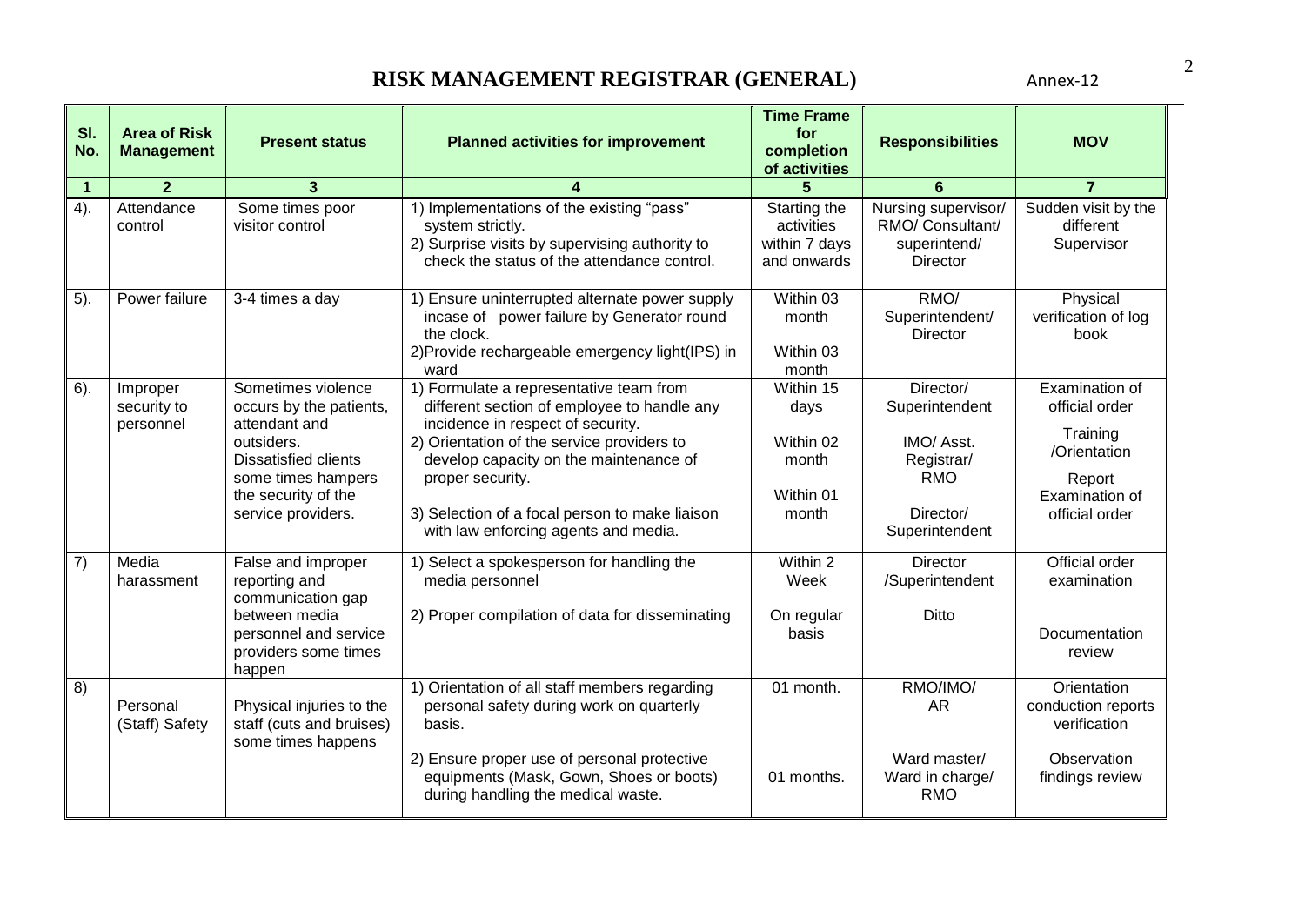| SI.<br>No.     | <b>Area of Risk</b><br><b>Management</b> | <b>Present status</b>                                                        | <b>Planned activities for improvement</b>                                                                              | <b>Time Frame</b><br>for<br>completion<br>of activities | <b>Responsibilities</b>                          | <b>MOV</b>                                              |
|----------------|------------------------------------------|------------------------------------------------------------------------------|------------------------------------------------------------------------------------------------------------------------|---------------------------------------------------------|--------------------------------------------------|---------------------------------------------------------|
| $\overline{1}$ | $\overline{2}$                           | $\mathbf{3}$                                                                 |                                                                                                                        |                                                         | 6                                                | $\overline{7}$                                          |
| 9)             | Aggression of<br>clients                 | Minor events<br>sometimes occur due<br>to improper<br>communication skill of | 1) Classification of critically ill patients and<br>proper counseling of the party about the<br>status of the patient. | Within 15<br>days<br>Within 15                          | AR/Consultant<br><b>RMO</b><br>Director/         | Display of critically<br>ill patients<br>Official order |
|                |                                          | the service providers.                                                       | 2) Ensure the presence of a Senior doctor (unit<br>head/RMO/Consultant) in the ward during any<br>incidence            | days                                                    | Superintendent<br>Director/                      | Orientation                                             |
|                |                                          | Major events occurs<br>rarely                                                | 3) Orientation of the Staff Nurse for handling the<br>aggressive clients                                               | Within 01<br>month.                                     | Superintendent/<br>RMO/ Nursing<br>Supervisor    | conduction report<br>verification                       |
| 11)            | Breach of<br>confidentiality             | Sometimes occurs in<br>the indoor due to<br>improper knowledge of            | 1) Orientation of all staff regarding patient's right<br>of confidentiality and its importance.                        | Within 01<br>month                                      | Unit<br>head/consultant/R<br>MO/NS               | Orientation<br>conduction report                        |
|                |                                          | the service providers                                                        | 2) Restriction of access to the patients<br>documents by unauthorized person                                           | Within 15<br>days                                       | Ditto                                            | Physical<br>verification                                |
| 12)            | Displacement<br>of patient note          | Sometimes occurs due<br>to negligence of duty                                | 1) Regular check up of patients notes according<br>to registration number.                                             | Within 01<br>month                                      | Ward in-charge/NS                                | Physical<br>verification                                |
|                | to another<br>patients folder            | staff                                                                        | 2) Keeping all records at the duty sisters room<br>according to bed number                                             | Within 15<br>days                                       | Ward in-charge/NS                                | Physical<br>verification                                |
| 13)            | Missing of<br>documents                  | Sometimes occurs due<br>to negligence of duty<br>staff                       | 1) Orientation of all staff regarding the<br>importance of proper handing of patients<br>documents.                    | 01 month                                                | IMO/Asst.Registrar/<br>RMO/NS                    | Orientation training<br>reports and<br>Register books   |
|                |                                          |                                                                              | 2) Provision of registers regarding all patients<br>related document transfer.                                         | 01 month                                                | <b>Ditto</b>                                     | verification                                            |
|                |                                          |                                                                              | 3) Restriction of access of patients' attendant to<br>patients' documents.                                             | Onwards                                                 |                                                  |                                                         |
| 14)            | Improper<br>informed<br>consent          | Informed consent not<br>uniform and not<br>according to the                  | 1) Orientation of all concerned personnel<br>regarding the importance of proper informed<br>consent.                   | 01 month                                                | Departmental<br>Head, Anaesthesia/<br>Consultant | Orientation<br>conduction report<br>review              |
|                |                                          | standard                                                                     | 2) Development of an informed consent form.                                                                            | 01 month                                                | Anaesthesia/operat<br>ing surgeon/<br><b>RMO</b> | Document review                                         |
|                |                                          |                                                                              | 3) Introduction of the developed standard<br>consent form                                                              | 01 month                                                | Consultant<br>Anaesthesia/RMO/<br>Superintendent | Document review                                         |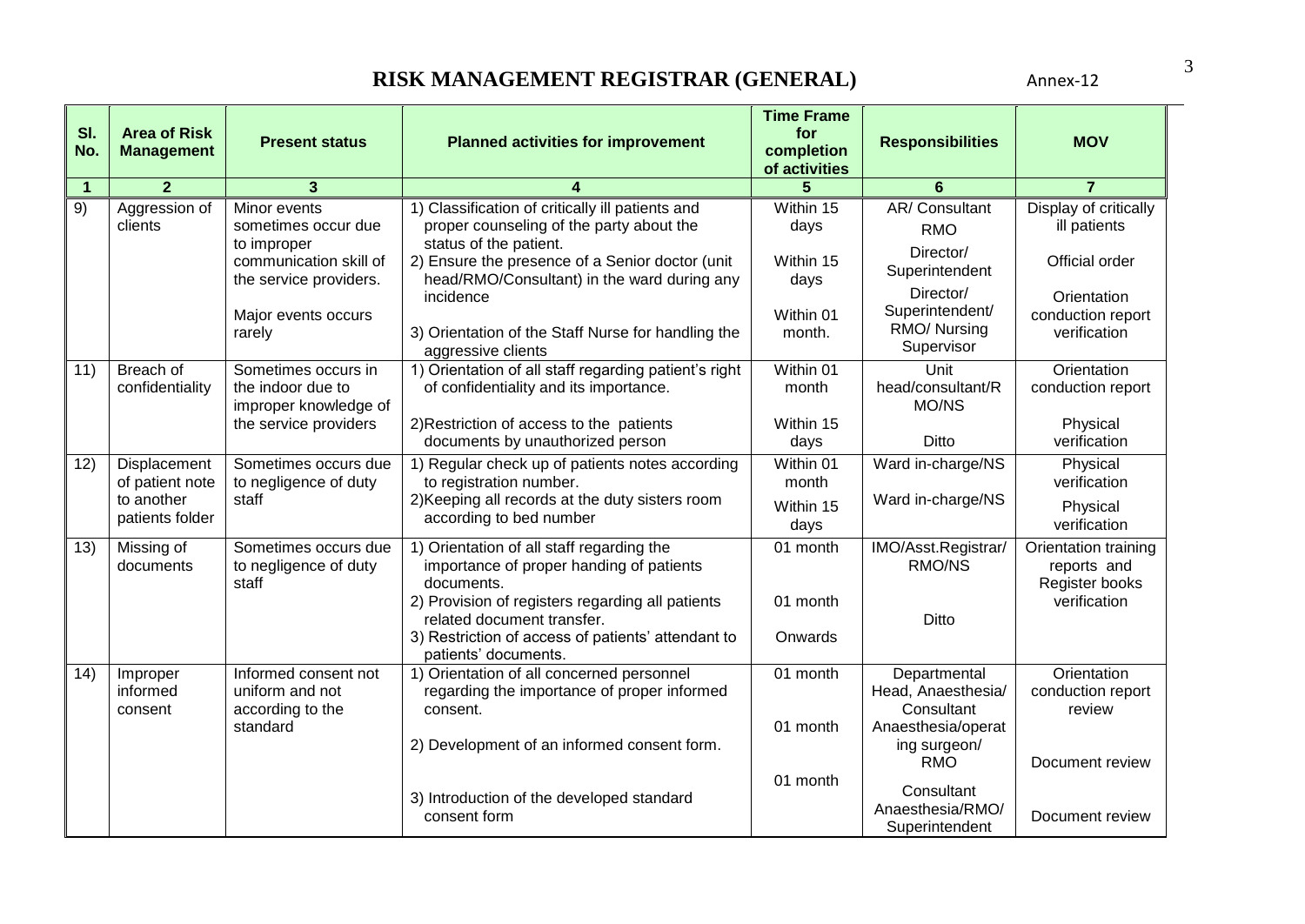| SI.<br>No.           | <b>Area of Risk</b><br><b>Management</b>    | <b>Present status</b>                                                       | <b>Planned activities for improvement</b>                                                      | <b>Time Frame</b><br>for<br>completion<br>of activities | <b>Responsibilities</b>                      | <b>MOV</b>                                                     |
|----------------------|---------------------------------------------|-----------------------------------------------------------------------------|------------------------------------------------------------------------------------------------|---------------------------------------------------------|----------------------------------------------|----------------------------------------------------------------|
| $\blacktriangleleft$ | $\overline{2}$                              | 3                                                                           |                                                                                                | 5                                                       | 6                                            | $\overline{7}$                                                 |
| 15)                  | Proper<br>hand<br>washing                   | Proper hand washing<br>practices not properly                               | 1) Orientation of all personnel regarding the<br>importance of hand washing.                   | 01 month                                                | AR/IMO/<br><b>RMO</b>                        | Orientation training<br>reports review                         |
|                      | practice                                    | maintained                                                                  | 2) Supervision of hand washing practice by<br>supervisors                                      | 01 month                                                | Ward master/AR/<br>IMO/NS/<br>RMO/consultant | Supervision note<br>review                                     |
|                      |                                             |                                                                             | 3) Provision of adequate hand washing material                                                 | 07 days                                                 | SK/RMO/Superinte<br>ndent/Director           | Procurement<br>document                                        |
| 16)                  | Wrong<br>medication                         | Sometimes happens in<br>indoor due to<br>the<br>negligence of duty staff    | 1) Orientation on prevention of wrong<br>medication<br>2) Proper and up to date maintenance of | Within 01<br>month                                      | Consultant/<br>RMO /IMO/Asst.<br>Registrar   | Orientation record<br>Drug dispensing<br>register verification |
|                      |                                             |                                                                             | patients records                                                                               | Onwards                                                 | Ward in charge                               |                                                                |
| 17)                  | Adverse drug<br>reaction                    | Some times<br>happens<br>due<br>to<br>improper<br>knowledge<br>and          | 1) Proper counseling of the patients regarding<br>hazardous drugs                              | Onwards                                                 | Ward In-charge                               | reaction<br>Drug<br>register verification                      |
|                      |                                             | Communication                                                               | 2) Orientation training on immediate and late<br>drug reactions                                | 02 months                                               | Consultant/<br><b>RMO</b>                    | Orientation<br>conduction<br>report<br>review                  |
| 18)                  | Improper<br>checking of<br>doctors order    | Sometimes happens in<br>indoor due<br>to<br>the<br>negligence of duty staff | 1) checking of doctors order by senior staff<br>nurse during dispensing                        | Onwards                                                 | Ward In charge/<br>RMO/ IMO/ AR              | Register<br>verification                                       |
|                      |                                             |                                                                             | 2) Proper maintenance of the dispensing register                                               | Onwards                                                 | <b>Ditto</b>                                 | Ditto                                                          |
| 19)                  | Improper<br>checking of                     | Rarely happens                                                              | 1) Ensure random checking of labels by Nursing<br>supervisor                                   | Onwards                                                 | NS/RMO/<br><b>IMO/AR</b>                     | Report verification                                            |
|                      | the label of<br>the container               |                                                                             | 2) Orientation training of the nursing staffs<br>regarding dispensing errors                   | 02 months                                               | Ditto                                        | Training<br>report<br>verification                             |
| 20)                  | Improper<br>checking<br>of<br>the<br>expiry | Rarely happens in the<br>due<br>indoor<br>to<br>negligence of duty staff    | 1) Ensure random checking Expiry date by Staff<br>nurses                                       | Onwards                                                 | Nursing Supervisor/<br>IMO/ AR/ RMO          | Drug dispensing<br>register review                             |
|                      | date                                        |                                                                             | 2) Orientation training all the nursing staff<br>regarding dispensing errors                   | 02 month                                                | IMO/ AR/ RMO                                 | Training report<br>review                                      |